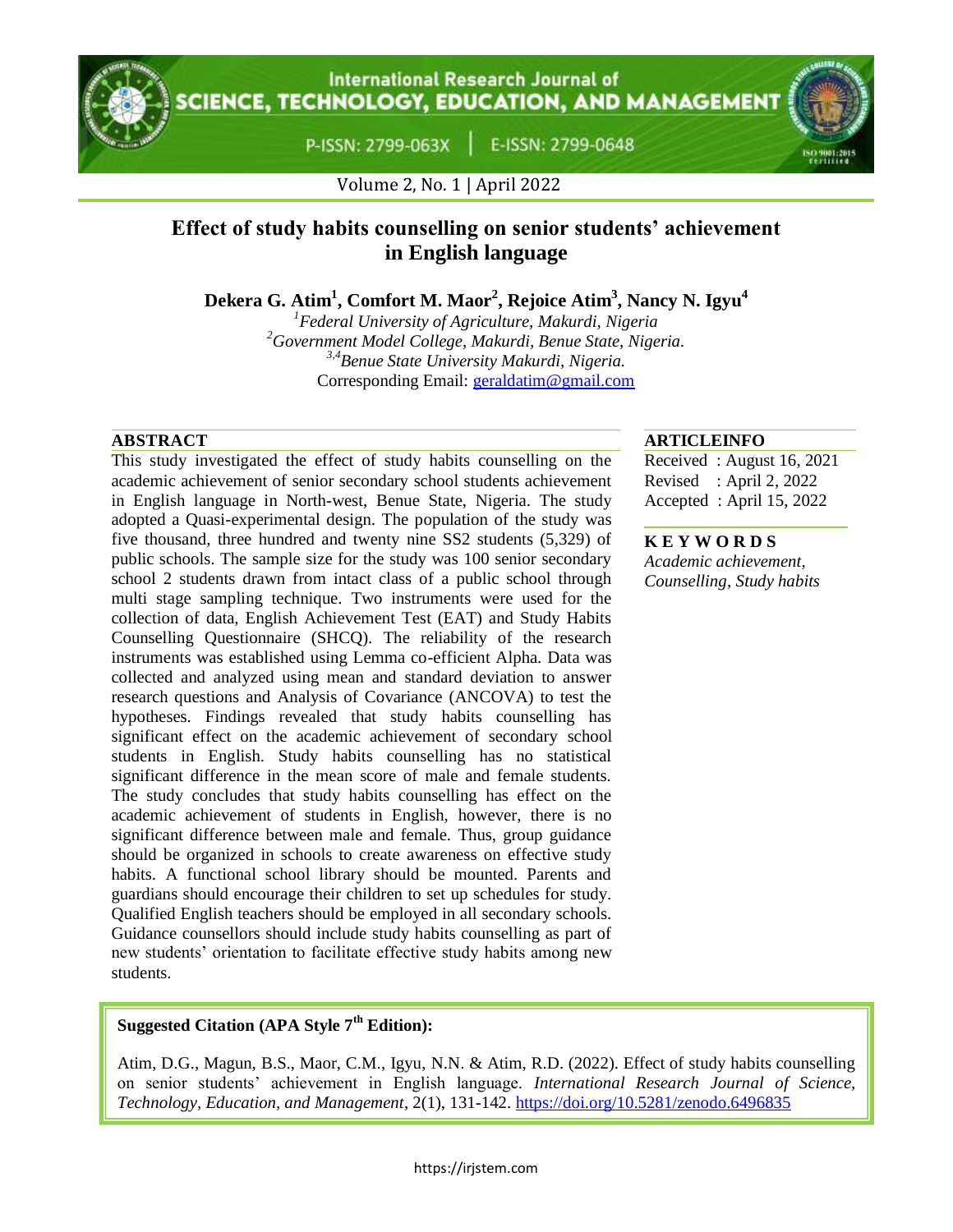#### **INTRODUCTION**

Every individual on earth have different characters and attitudes which they display on a daily basis (Singh, 2016). These bundles of characters and attitudes expressed by these individual can best be described as their habits. These habits are expressed often on a regular basis and may not be easily changed. There is no doubt that students have different habits which include how they study and relate with others. While some students have schedule of time for their studies, some do not have but study only when the examination approaches. Some attend classes regularly and take notes. While others attend at will. Still, others study in quiet, well ventilated places whereas, others do not mind about the place of studying thereby combining studying and other social life (Singh, 2016). Regardless of the students' habits of study, the parents, teachers and school owners desire is to see that the students have good achievement in their subjects. To actualize this dream, Parents support their wards financially and morally, the school owners provide the needed facilities and employ qualified teachers to teach the students. The teachers on their part adopt different techniques and strategies of teaching to help the students in school (Musingafi & Zebron, 2014).

Despite support of parents, school owners and teachers, students cannot achieve well if they have bad study habits. The students need effective study habits because study habits seems to inform a person how much he can learn and how far he wants to go and the extent to acquire. Study habits can be described as the attitudes displayed in the process of learning or actions shown after learning a thing. It may also be viewed as those strategies, which a learner applies in the process of acquiring skills, ideas and knowledge. Crow and Crow as cited in Onuekwe, (2015) assert that study habits include plan/place, a definite timetable, and taking brief and well-organized notes. Ayodele and Adebiyi, (2015) and Good in Mohta, (2018) explained study habits as the student's way of studying whether systematic, efficient or inefficient. This means, study habits involve factors that facilitate the study process such as sound study routines which include how often a student attend classes, review the material, self-evaluation, selfdiscipline, planning their studies and studying in a conducive environment.

Study habits may be effective or ineffective. Effective study habits requires students attending all classes, managing their time, reviewing their notes daily, reading topics before entering classes, have discussions with teachers, read material to improve their background, ask questions in class, avoid a last minutes cram session, avoid postponement of assignment and sleep well the night before exams commences (Ebele & Olofu, 2017). It also requires schedule of time to allocate certain length of time to each subject and other activities depending on the difficulty of each subject and the value of other programmes (Umaru, Terhemba, Bitrus & Habu, 2013). Ineffective study habits on the other hand can make the processes of knowledge acquisition cumbersome, painful and difficult (Ebele & Olofu, 2017). Study habits are not acquired innately but come from training, practice and exposure. Sawar, Bashir, Khan, & Khan, (2009) opined that high achievers at Secondary School had better orientation, study habits and study attitude than the low achievers. Therefore, there is a need for intervention on the study habits of the students through effective study habits counselling because students who lack effective and efficient means of studying may be travelling on a vehicle that is not sound and may crash.

Many students who are ineffective in their study habits cannot plan their time for various school activities, they absent themselves from school at will and when they are not present in school, they cannot take effective notes in addition to neglect of library (Uba & Bulus, 2014). Simon, (2015) examined the effect of study habits on the academic achievement of students and the result showed a significant effect of study skills training between secondary school students exposed to counselling and the control group in their academic achievement. Study habits are skills that are important for students to learn, practice and develop. These study habits can be learnt through teaching, discussions and counselling because a behaviour that is stimulated over a regular period is likely to be repeated. Study habits counselling is an interaction or discussion between the counsellor and the students on how to improve their study habits or how to develop effective study habits. It is conducted in an agreed venue and time for the benefit of students. Robinson as cited in Nsini and Emeya, (2015) admits that the keys to better learning and academic achievement in secondary schools are good study habits counselling. Study habits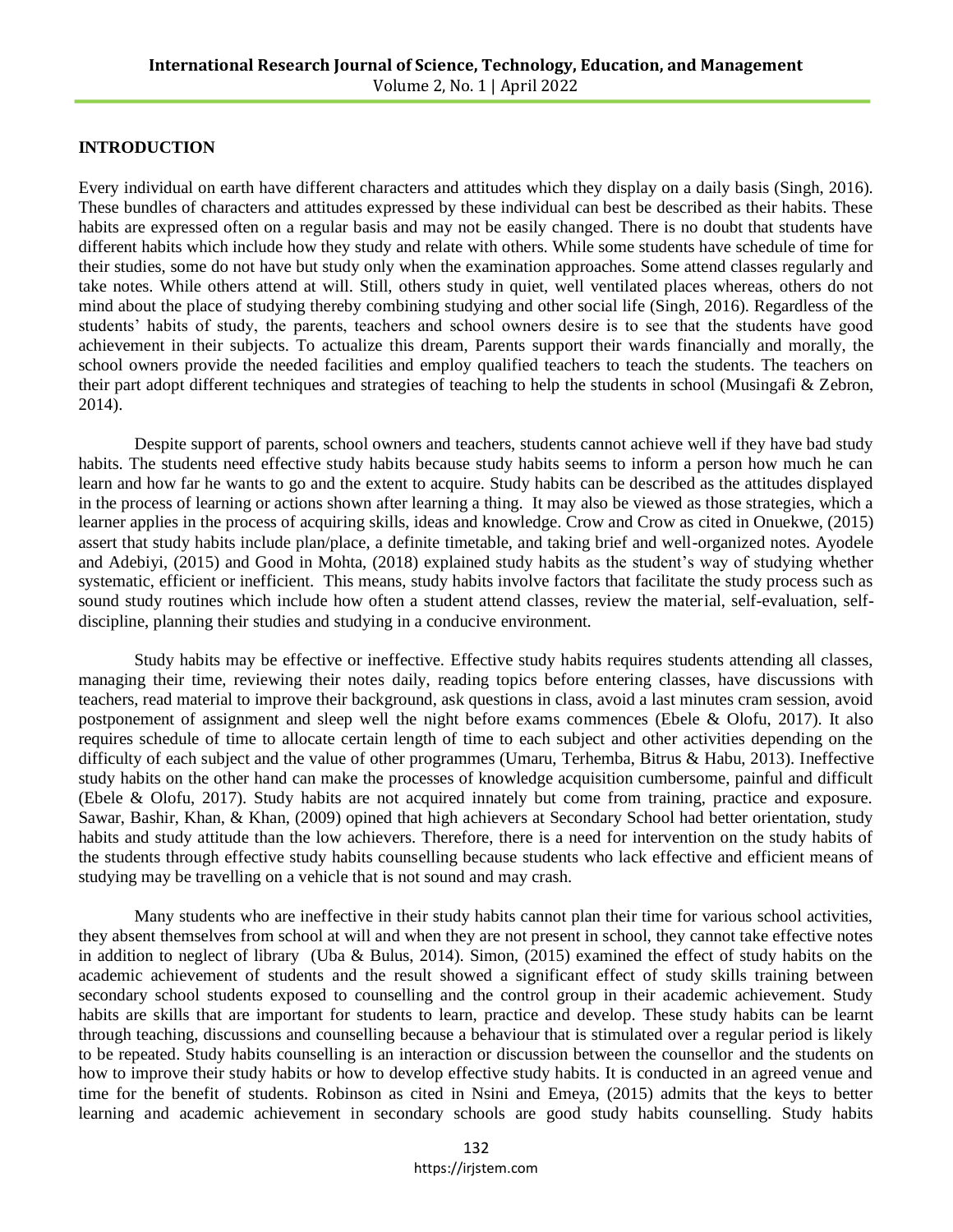counselling programme in schools guide students in study habits thoroughly by enabling them succeed in their secondary school education (Modo, Sanni, Uwah & Mogbo 2013).

Students can benefit if effective study habits counselling is organize in schools because planned study habits counselling motivate students to explore, ask questions and solve problems that confront them (Ogbodo, 2010). Because of the relevance of study habits counselling, Narahari and Tewari, (2015) recommend mandatory study habits counselling for all secondary schools because good study habits counselling leads to quality academic achievement in schools (Sherafat & Murthy, 2016).

Academic achievement can be viewed as quantity of students measure of performance expressed in scores. In other words, the marks obtained in assignments, tests, and examinations (National policy on Education, 2004).The academic achievement can be measured after a period of studies in meeting short or long-term goals in education. Onuekwe, (2015) opined that study habits and academic achievement of secondary school students are related. There is no agreement on the relationship between academic achievement and study habits of male and female students. Odiri, (2015) revealed that female students tend to have better study habits than their male counterparts while Ajai and Imoko, (2015) found that there is no significant difference in academic achievement scores between male and female students and that both are capable of competing in academic achievement in English language. Poor academic achievements in English Language in Benue State have been attributed to ineffective study habits (Singh, 2016). Mathematics on the other hand is a main subject which is important and useful for development in every country and it is also the backbone of students to achieve and develop the skills in reasoning and thinking level (Musa & Garba, 2019). English language achievement in Benue State is unstable and persistently poor in West African Senior School Certificate Examination (WASSCE) and could continue if nothing is done (Musa & Dauda, 2014). Sometimes, students who are intelligent do not perform well despite the good teachings (Osa-Edoh & Alutu, 2012). There is therefore the need to look at the effort of the students. These efforts are the study habits which Uba and Bulus, (2014) pointed out but were neglected.

The ignorance of good study habits seem to have resulted in negligence of visits to the library, mismanagement of time, truancy and school dropouts. Study habits counselling was recommended by Ogbodo, (2010) but it was not recognized in the school timetable, talk more of planning to practice it. These study habits counselling include; time management, class attendance, note taking, organization of study area, in addition to concentration, reading and use of library. Time management is a skill that every student should not only know but should also practice. It involves setting of goals and priorities and being organized in using time. Time management can be possible when we set and prioritize our goals in every activity we intend to do. Time management involves scheduling of time for all the students activities which may be daily, weekly or monthly. Attendance has been a subject of debate because learning cannot take place when students are absent from classes. Attendance may be described as the physical presence and actual participation in work and other class activities in the school. Cheung, (2009) argued that students' performance is better when class attendance is higher. Attendance improves academic achievement while absence is responsible for low achievement (Sawar, Bashir, Khan, & Khan, 2009). Some students are present in the class but never engage in class activity like note taking. Note taking involves the writing of important points during personal studies and during the class lessons when the teacher teaches. It may also be the collection of work samples solved by the teacher and the ones studied personally by the students and in group. Padurath, Nagowah, Sungkur, Moloo and Chinia, (2013) stated that note talking is an effective study technique that makes the students to understand and remember what they learn in the class. Notes may be written to safeguard important information and for guide and it could be personal new ideas developed during reading and lessons. Students may be present in class, take down good notes but may fail to study at the right place. A good study place should be well ventilated, quiet, and free from distraction with good light, good chairs and tables.

Study habits' counselling was used in testing achievement because English Language is a core subject needed by all students. In addition, learning of English in one class is dependent on the previous one learnt. It demands indebt studies and practice. This accounted for why the researchers decide to find out the effect of study habits counselling on Senior Secondary School Students' achievement in English Language in North-West, Benue State - Nigeria using English syllabus namely; Concord and agreement, Parts of Speech, Phrases and Clauses and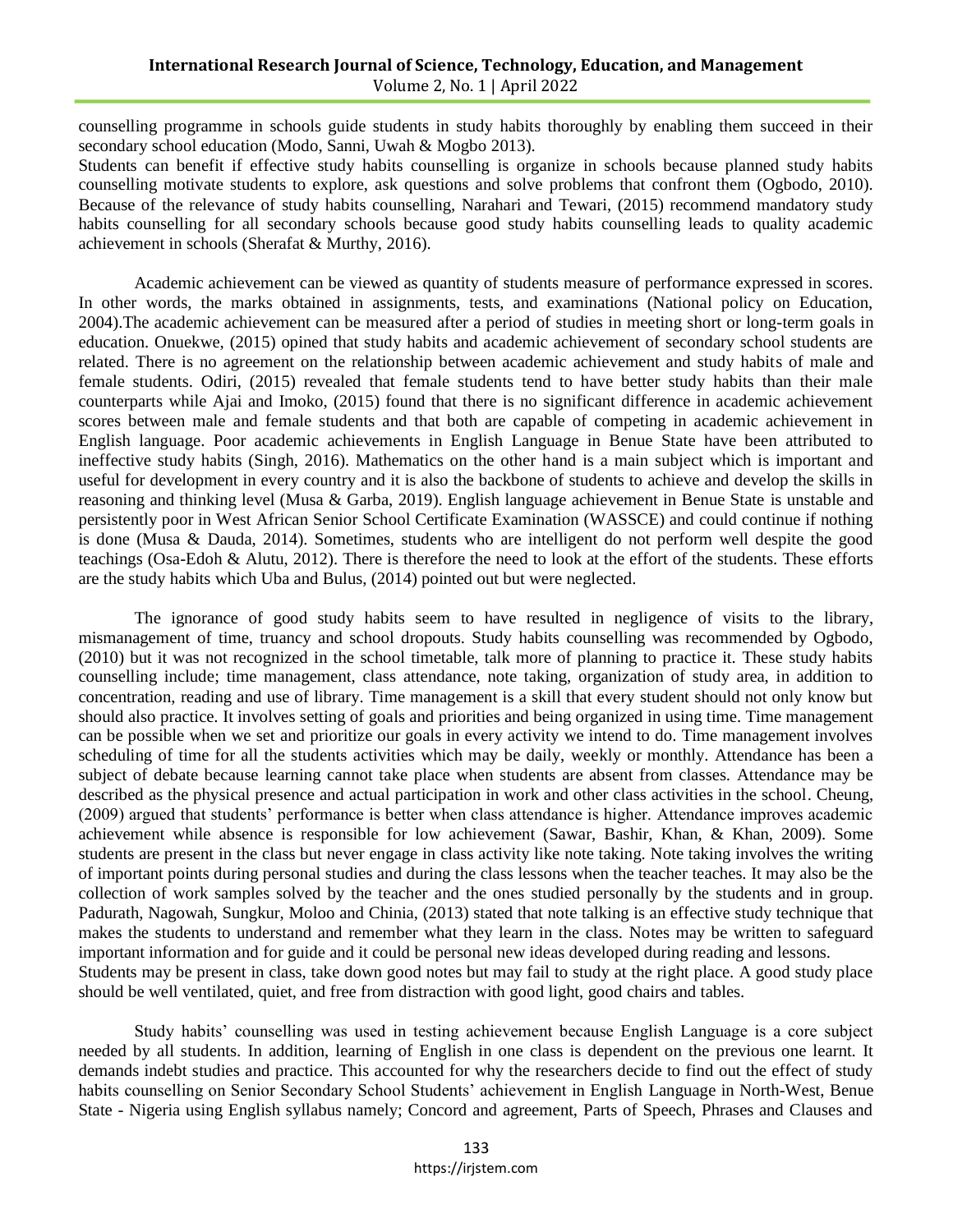study habits counselling in time management, class attendance, note taking, study area including general principle of studying and examination preparation. If students develop good study habits, they are bound to perform remarkably well in their academic achievement. Good study habits make students to study their notes daily, asks questions in class, avoid a last minutes cram session, and sleep well the night before exams commences. It makes students to allocate certain time to each subject depending on the difficulty. It motivates students to explore, avoid procrastination, goes to school on time, take notes including rehearsing their notes and attend classes regularly. It also enables the students to select good environment for study because the condition of a place of study can help the students concentrate or get confused.

Despite the relevance of good study habits, there is no provision in the school timetable on how to help ignorant ones on how to study and those with ineffective study habits. Many students find it difficult to plan time schedule for their studies and other programmes because it's hard for them to follow it. Counsellors did not include study habits counselling as part of new students orientation, talk more of organizing training in it. The students lack basic note taking skills and they are rarely taught how to take effective notes by teachers. The administrators and teachers seem to pay less attention to the study-habit needs of the students. The ignorance and negligence of effective study habits may no doubt be unconnected to truancy by students, negligence of visits to the library, lack of time schedule for studies including neglect of note taking, school dropout and persistent poor achievement in English Language in West African Examination Council (WAEC) and National Examination Council (NECO) respectively. The poor performance may continue if nothing is done, especially as the successes of students do not depend only on their ability and intelligence but also on their efforts in studying. This accounted for why the researcher undertakes to investigate the effect of study habits counselling on the senior students' achievement in English Language in the North-West of Benue State - Nigeria.

## **Objectives**

The aim of this study is to find out the effect of study habits-counselling on Senior Secondary School 2 student's achievement in English Language in the North-West of Benue State - Nigeria. The specific objectives are:

- 1. Determine the mean achievement scores of students who received study habits counselling in English Language.
- 2. Determine the mean achievement scores of students who did not receive study habits counselling in English Language.
- 3. Determine the difference in mean achievement scores in English Language between students who received and those who did not receive study habits counselling in English Language.
- 4. Determine the difference in mean achievement scores in English Language between male and female students who received study habits counselling and those who did not receive study habits counselling in English Language.

## **METHODS**

### **Research design**

Research design refers to the overall strategy that researchers choose to integrate different components of the study in a coherent and logical way. The research design for this study is pre-test and post-test design of Quasiexperiment. It is an experiment where measurements are taken both before and after treatment (Dela Fuente, 2021). The design involves the manipulation of independent variables but participants are not assigned randomly (Kolo 2003). This design is germane in this study because this research was carried out in a classroom where classes are intact. Secondly, the school authority might not allow school classes to be altered for the sake of research. In addition, the students may not easily fake their behaviour since intact classes are used and are less aware of an experiment being conducted on them. To ensure equivalent at the beginning of the study, the researcher administered pre-test to the students and the scores were analyzed using analysis of covariance technique to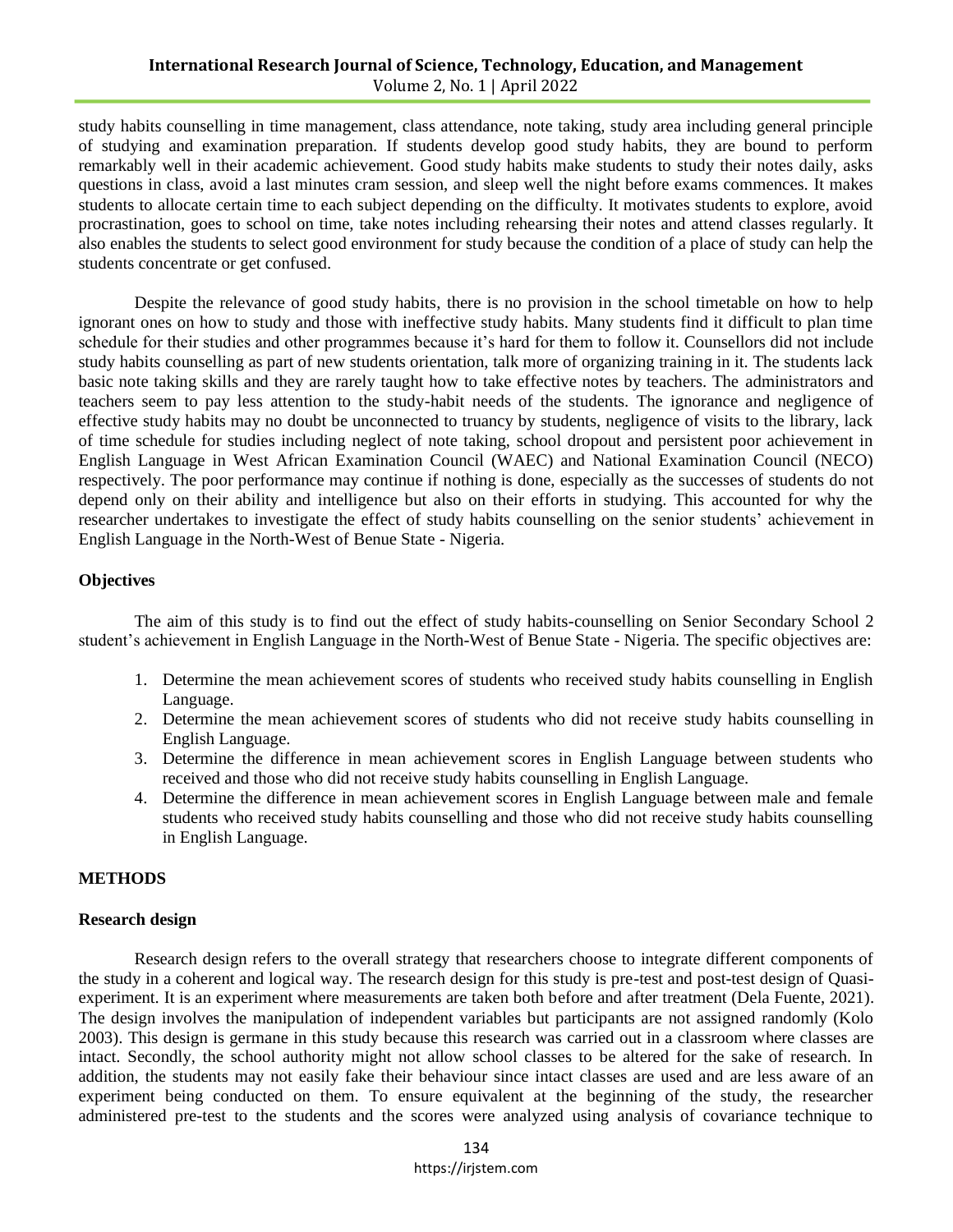compensate for the absence of equivalency between the groups. With this design, the findings generalized on the effect of study habits counselling on the academic achievements of students in English Language.

#### **The study area**

Benue State is one of the North Central States in Nigeria with a population of about 4,253,641 in 2006 Census. The State was created in 1976, among the 7 States created at that time. The State derives its name from the Benue River, which is the second largest river in Nigeria. The State borders Nasarawa State in the North, Taraba State in the East, Enugu State to the South-West, Kogi State to the West, Ebonyi and Cross-Rivers States to the South; and has an international border with Cameroon to the South-East. It is inhabited predominantly by the Tiv, Idoma, Igede and Etulo peoples. Its capital is Makurdi. Benue is a rich Agricultural region; popularly grown crops include: Oranges, Mangoes, Sweet-Potatoes, Cassava, Soya-beans, Guinea-corn, Flax, Yams, Sesame, Rice, Ground-nuts and Palm-trees.

#### **Population of the study**

The research design for this study is quasi experimental design (it uses pre and post test). The population of this study is five thousand, three hundred and twenty nine SS2 students (5,329) in Benue North-West. (Source: School Services Department, Ministry of Education, Makurdi). SS2 Students were chosen because they are preparing for Senior School Certificate Examination (SSCE) by West African Examination Council (WAEC) and National Examination Council (NECO) respectively. The learning of good study habits can make the students learn and practice effective study habits before facing external examinations. Benue North-West was chosen because it comprised the state capital and anything learnt in the state capital can be easily model in other parts of the state,

#### **Sample and sampling technique**

The sample for this study was 100 SS2 students drawn from an intact class. A multi stage sampling technique was used for the selection of sample because at different stages, different sampling technique was employed. Multi-stage sampling is a sampling technique requiring the use of several stages of sampling elements of the population. In this study, the sampling stages include sampling of Ministry of Education, Area Inspectorate Office, sampling of school and purposive use of intact class for the study. Firstly, a random sampling technique was used to select one Area Inspectorate Office from the five Area Inspectorate Offices of Ministry of Education in Benue North-West. Secondly, a simple random sampling technique of slip of the papers method was used to select a school from the Area Inspectorate Office chosen. In this method, the name of each school in the Area Inspectorate Office was written on slip of papers. The slip was folded and after thorough reshuffling in a bag; the researcher employed the assistance for the picking of a school. Finally, intact class of two streams was used as experimental and control group respectively. This method and sample is necessary for this study because it does not disrupt normal class register. It also prevents faking of behaviour by the students since they are not aware that an experiment is been carried out on them. To give pre-test, the researcher based the test on their syllabi so that he can have equivalent scores between control and experimental group.

#### **Instruments for data collection**

Two instruments were used for the collection of data from the respondents namely; English Language Achievement Testand Study Habits Counselling. The English Language Achievement Test has pre-test and posttest. The Pre-test consisted of 25 objective questions adopted from 2019 National Examination Council (NECO) (Appendix A). The essence was to determine the ability of students in English Language. The post-tests items are the same items (twenty-five objective questions adopted from 2019 NECO (Appenadix B) presented in the pre-test but were re-arranged before administration. The essence of the post-tests was to determine the score difference of students in Mathematics between experimental and control groups. The answers to pre-tests and post-tests were both scored in the scale of 0-100% and every correct answer was +4. Study Habits Counselling is a module of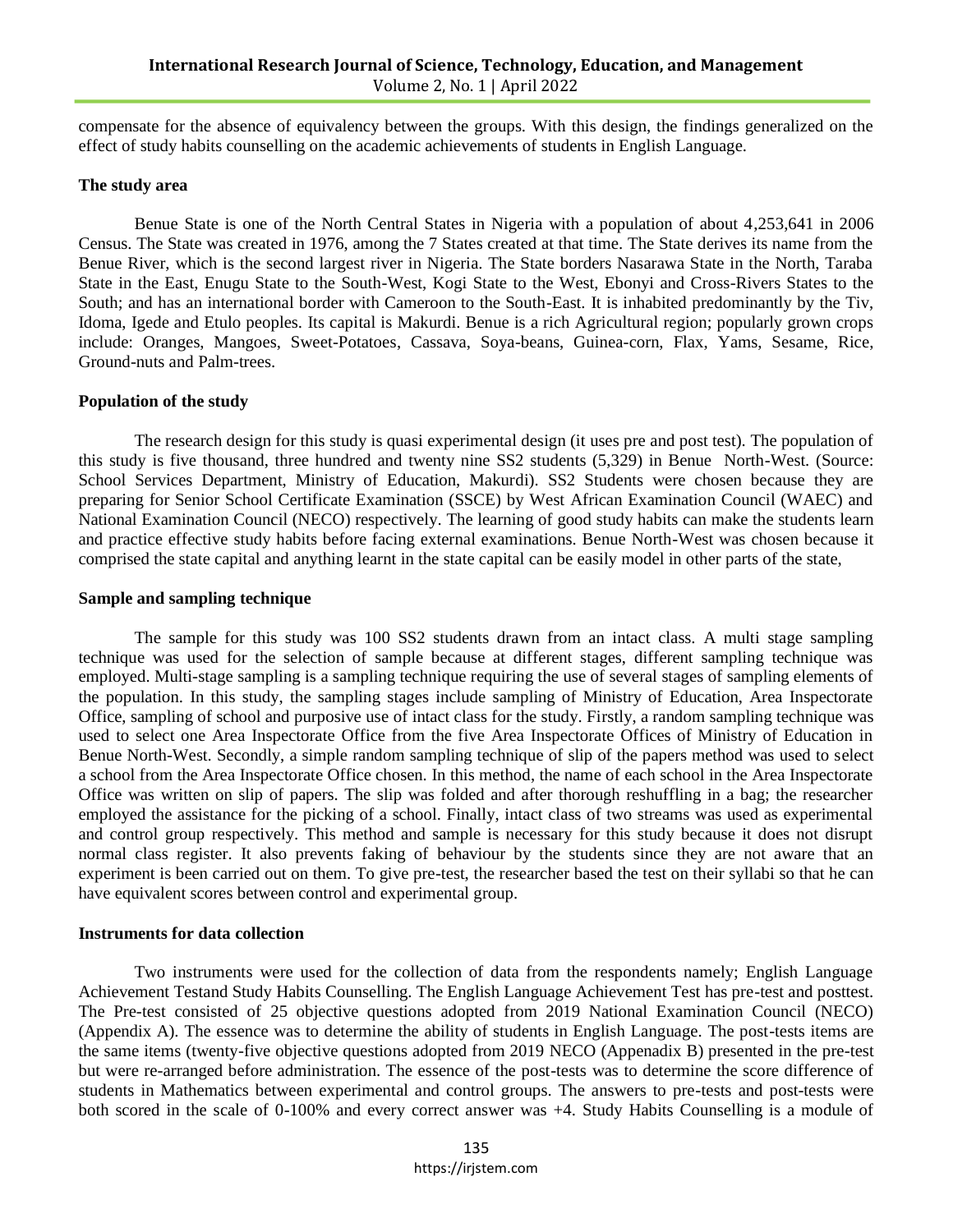training by the counsellor to the students on how to develop and practice effective study habits. It is specifically designed to train students on time management schedule, class attendance, note taking including study environment and general principles of studying and preparation for examination. The training is given to the students after pretest before post-test. The aim is to make the students learn, practice and develop effective study habits.

#### **Validation of the instrument**

The instruments were validated by three experts. One from Guidance and counselling, one from Test and Measurement, all from the Department of Educational Foundations and General Studies, Joseph Sarwuan Tarka University, Makurdi and one from Benue State Senior Secondary Schools and their input were reflected in the work. To ascertain the validity of the instrument on English Language Achievement Test (pre-test and post-test), the researcher subjected the instruments to a table of specification in order to ensure that the items covered major topics of SS2 syllabi accurately (Appendix E).To ensure the validity of the instrument on study habits counselling, the researcher subjected the items to scrutiny by the experts and their input was reflected in the work.

#### **Reliability of the instrument**

Test-re-test reliability of English Language Achievement Test(pre-test and post-test) instrument was established by administering it twice to thirty (30) Senior Secondary School two (SS2) students in Makurdi LGA, of Benue State who were not part of the main study but have the same characteristics with the main sample of the study. The purpose was to ensure that the tests are reliable. The pre-test was given to the students and after one week of study habits instructions by the researcher, the post-test was administered. The data obtained from English Language Achievement Test was analyzed using Lemma co-efficient Alpha and the analyses yielded a coefficient Alpha of 0.6335 and 0.7335 respectively indicating that the instrument used was reliable and consistent (Appendix  $D$ ).

### **Data collection**

Three stages were involved in data collection namely, pre-treatment, treatment and post- treatment. In pretreatment, the researcher with the help of his research assistant administered English Language Achievement Test (pre-test) to the students after an instruction. The achievement test takes a period of one hour thirty minutes (1hr: 30 min) after which the answers were collected for marking. The treatment was forty (40) minutes of study habits counselling twice a week for a period of four weeks to the experimental group only. The treatment is a form of group discussion with the students on their study habits, which involves their time management, note taking, class attendance, study environment and examination preparation. The control groups were not given any study habits counselling. Post treatment is the re-administration of English Language Achievement Test to both experimental and control groups after study habits counseling of the experimental group. The Post- test takes a period of one hour thirty minutes (1hr: 30 min) after which the answers were collected for marking. The scores were compared between the experimental and control groups to establish the differences between the groups.

#### **Experimental procedure**

Four stages are involved in administering the instruments to the respondents as follows:

#### *Stage one*

The researcher visits the sampled school and seeks permission from the principal to use his students twice a week for four weeks. He told the principal that the purpose of coming to the school twice a week was to organize a study habits counselling for the students as his research. The researcher consulted the school counsellor to serve as assistant. The researcher explained to the assistant the purpose and objectives of the study and enlightened the assistant on how the pre- test; study habits counselling and post-test were to be conducted.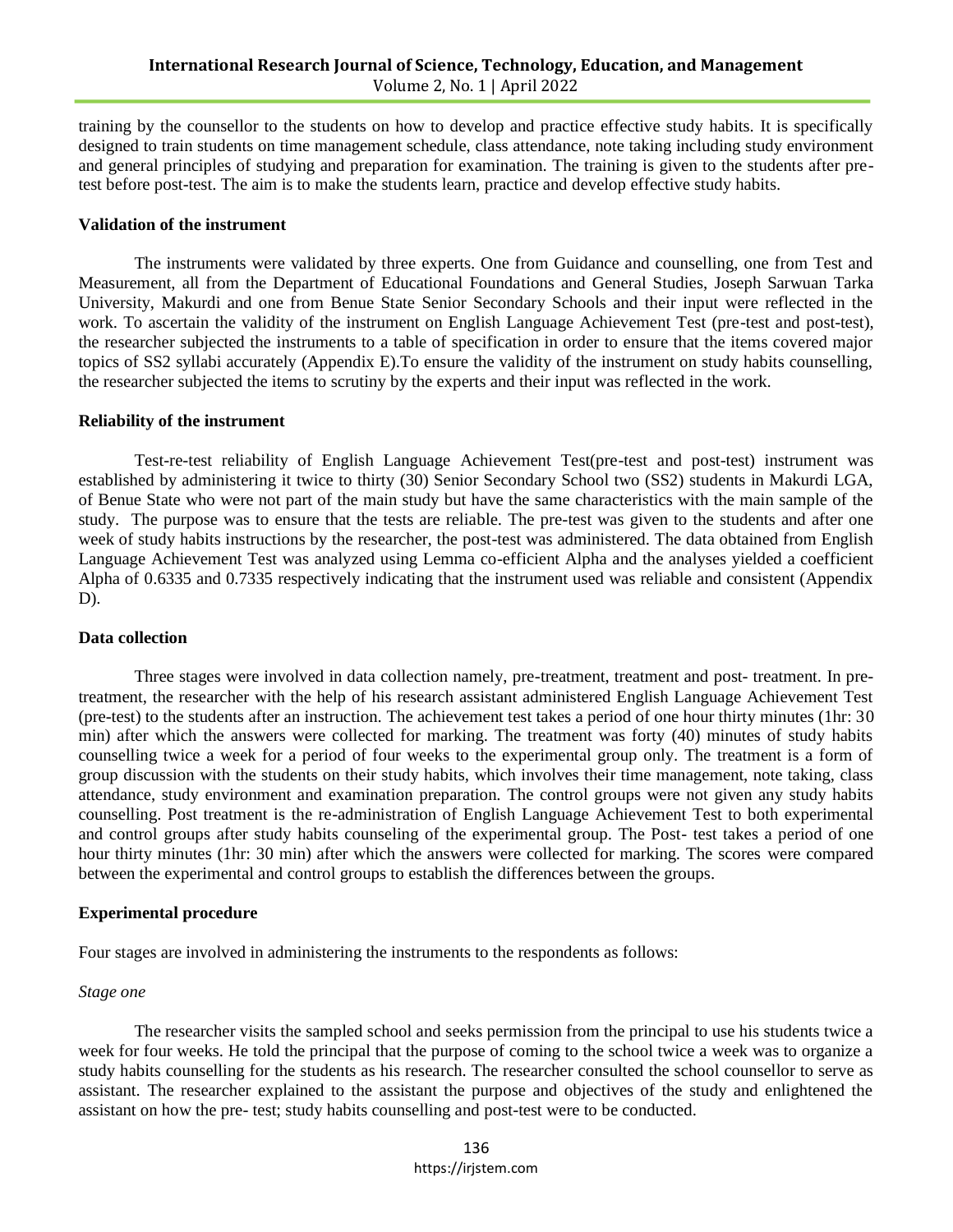#### *Stage two*

Both the experimental and control groups were given pre-test in English Language syllabi namely; Phrases and Clauses, Parts of Speech and Comprehensions. The instrument was administered after an instruction to the students. The students were given one hour thirty minutes (1hr: 30 min) after which it was collected.

### *Stage three*

Study habits counselling was not given to the students in control group while the experimental group received study habits counselling in time management, class attendance, note taking, study environment including preparation for examination. It was organized in eight sessions and the students were permitted to ask questions any time of the session and answers were given to them.

## *Stage four*

Both the experimental group and control group were given the post-test in English Language in the following topics: Phrases and Clauses, Parts of Speech and Comprehensions for a period of one hour thirty minutes (1hr: 30 min), and their scripts were collected, marked and analyzed respectively.

## **Data analysis technique**

Data collected were subjected to both inferential and descriptive statistics. In answering the research questions, descriptive statistics of mean and standard deviation was used while inferential statistics of Analysis of Covariance (ANCOVA) was used in testing the hypotheses at 0.05 level of significance. The reason is that ANCOVA can help to compensate for lack of equivalency between the groups.

## **RESULTS**

| Group         | N  | Pre-ENG<br>Mean | <b>SD</b> | Post-ENG<br>Mean | SD.   | Mean Gain |
|---------------|----|-----------------|-----------|------------------|-------|-----------|
| Control Group | 50 | 39.64           | 13.01     | 46.32            | 10.93 | 6.68      |

| Table 1. Mean Score achievement of English Language Student who did |
|---------------------------------------------------------------------|
| not receive study habits counselling                                |

 *Source: Field work (2021)*

In Table 1: the result shows the mean achievement scores of students that did not received study habits counselling. The result shows that the pre-test, had a mean of 39.64, and SD of 13.01 while the post test result shows a mean of 46.32 and SD of 10.93. The mean gain of the control group is 6.68.

> *Table 2. Mean Achievement scores of students who received study habits counseling in English Language*

| Group | N | Pre-ENG |                     | Post-ENG |    | Mean Gain |
|-------|---|---------|---------------------|----------|----|-----------|
|       |   | Mean    | SD                  | Mean     | SD |           |
|       |   |         | 137                 |          |    |           |
|       |   |         | https://irjstem.com |          |    |           |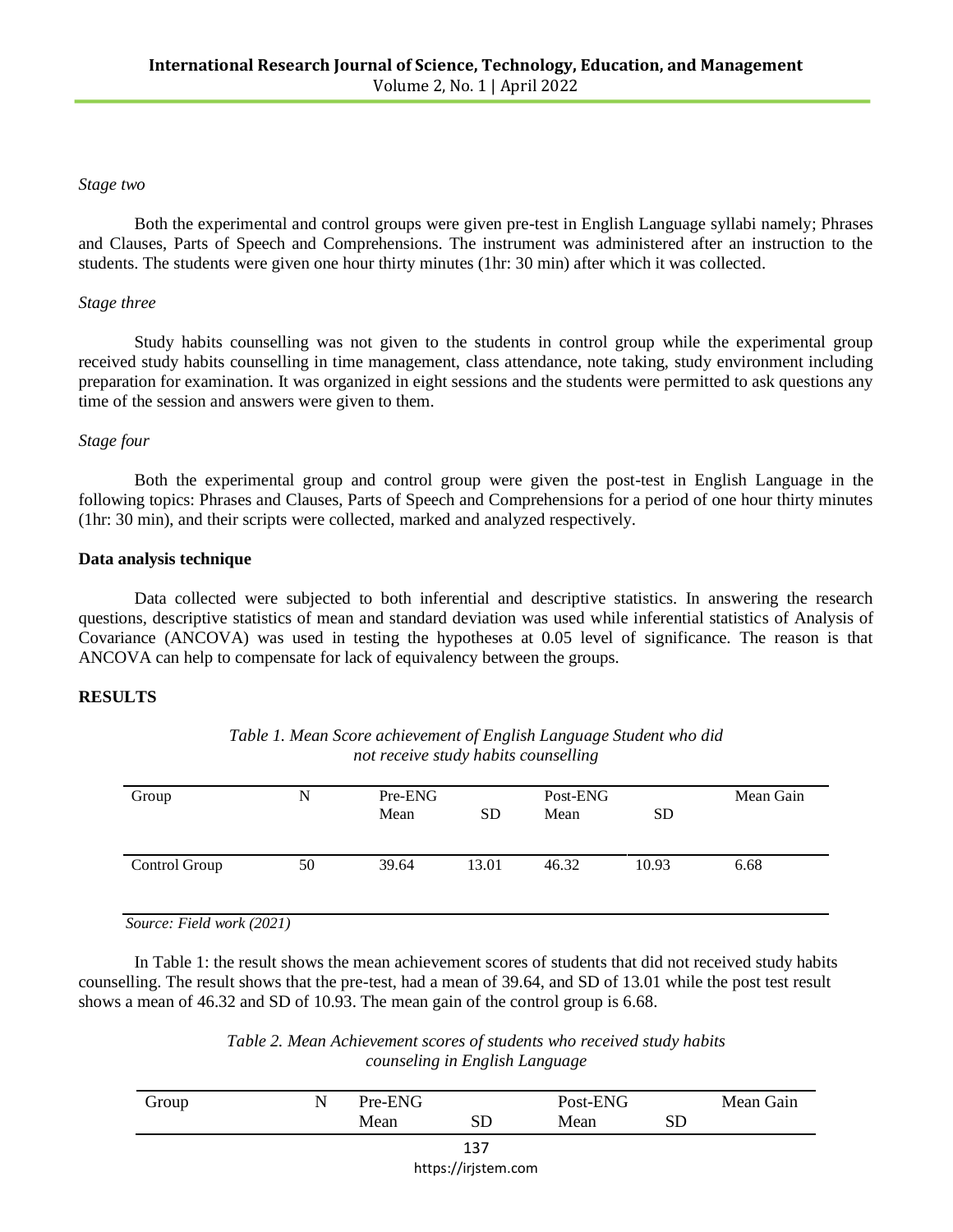| Experimental              | 50 | 41.52 | 13.39 | 54.40 | 12.12 | 12.88 |  |
|---------------------------|----|-------|-------|-------|-------|-------|--|
| Source: Field work (2021) |    |       |       |       |       |       |  |

Table 2 revealed the mean scores of students who were exposed to study habits counselling. The result shows that the pre-test had a mean of 41.52, and SD of 13.39 while the post-test had a mean of 54.40 and SD of 12.12 with a mean gain of 12.88.

*Table 3. Mean academic achievement scores of male and female students who received study habits counselling and those who did not receive study habits counselling*

| Group                                   | N   | Pre-BAT<br>Mean | <b>SD</b> |       | Post-BAT<br>Mean<br><b>SD</b> |      |
|-----------------------------------------|-----|-----------------|-----------|-------|-------------------------------|------|
| <b>MALE</b>                             | 50  | 45.06           | 14.68     | 51.17 | 11.47                         | 6.11 |
| <b>FEMALE</b>                           | 50  | 44.92           | 13.94     | 50.50 | 12.84                         | 5.58 |
| Mean Difference                         |     | 0.14            |           | 0.675 |                               |      |
| Total<br>$C = \Gamma \cdot 11 = 1/2021$ | 100 |                 |           |       |                               |      |

 *Source: Field work (2021)*

The result in table 3 shows the mean achievement scores of male and female students exposed to study habits counselling and those not exposed to study habits counselling. The result shows that the male students exposed to study habits counselling has a pre-test mean of 45.06 and SD of 14.68 while post-test has a mean of 51.17 and SD of 11.47 with mean gain of 6.11. The mean for female pre-test has a mean of 44.92 and SD 13.94 while post- test has a mean of 50.50 and SD 12.84 with a mean gain of 5.5, having a mean difference of 0.14 for pre-test and 0.67 for post-test respectively.

| Groups                               | N   | Pre-test |           | Post-test |           |
|--------------------------------------|-----|----------|-----------|-----------|-----------|
|                                      |     | Mean     | <b>SD</b> | Mean      | <b>SD</b> |
| Control                              | 50  | 39.64    | 13.01     | 46.32     | 10.93     |
| Experimental                         | 50  | 41.52    | 13.39     | 54.40     | 12.12     |
| Mean Diff.                           |     | 1.88     |           | 8.08      |           |
| N Total<br>Sourea: Field work (2021) | 100 |          |           |           |           |

*Table 4: Mean difference of students who received study habits counselling and those who did not receive study habits counselling*

 *Source: Field work (2021)*

The result on table 4 shows the mean difference between the control and experimental group. The pre-test has the mean difference of 1.88 and post-test has the mean difference of 8.08. This shows that the experimental group performance is better than the control group performance.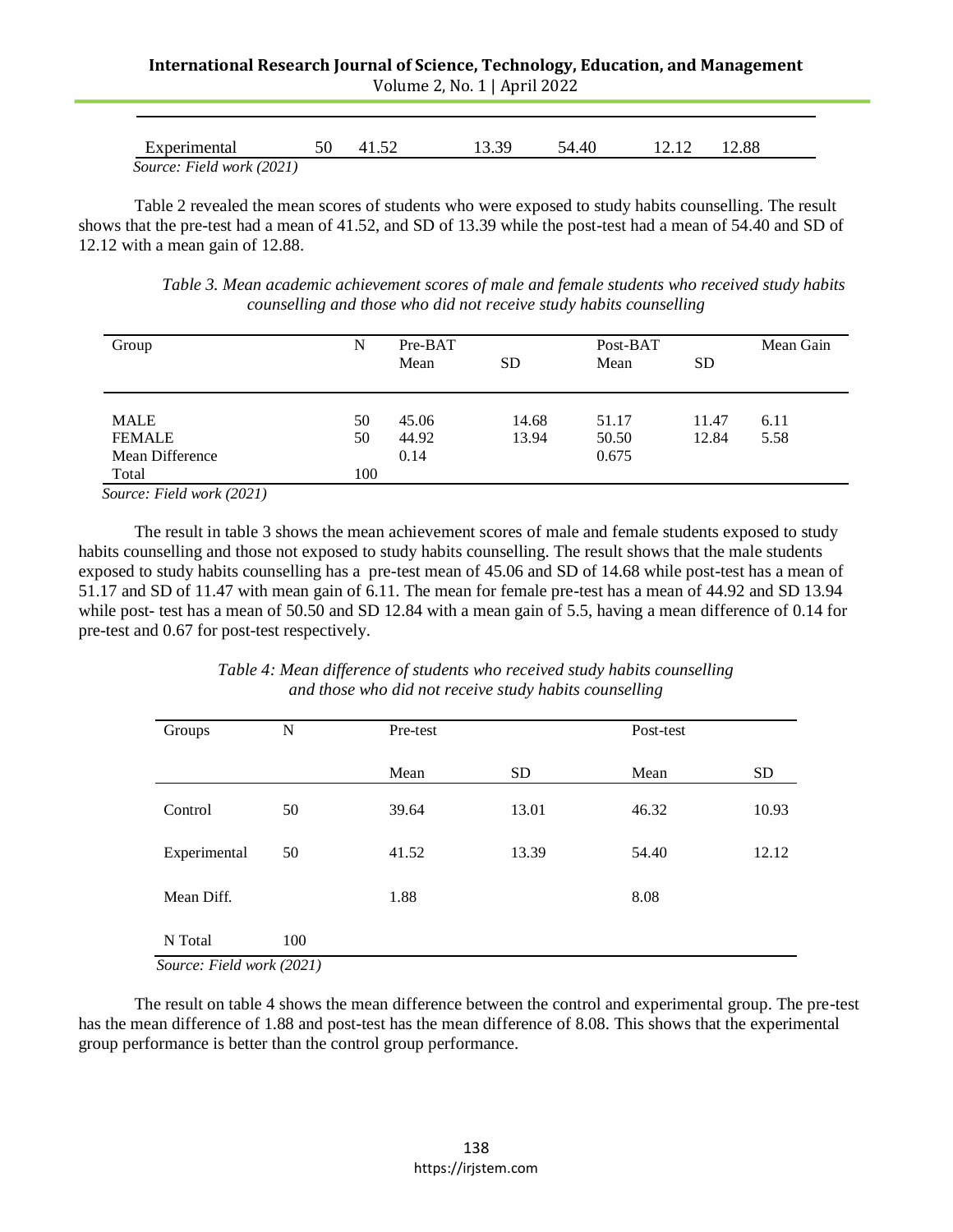## *Test of Hypotheses*

| Source          | <b>Type III Sum of Squares</b> | Df  | Mean Square F |         | Sig. |
|-----------------|--------------------------------|-----|---------------|---------|------|
| Corrected Model | $5.147^{\rm a}$                |     | 5.147         | 25.408  | .000 |
| Intercept       | 41.370                         |     | 41.370        | 204.218 | .000 |
| PreTest         | 5.147                          |     | 5.147         | 25.408  | .000 |
| Groups          | 19.853                         | 98  | .203          | 25.408  | .000 |
| Error           | 250.000                        | 100 | 5.147         |         |      |
| Total           | 25.000                         | 99  |               |         |      |
| Corrected Total | $5.147^{\rm a}$                |     |               |         |      |

*Table 5: Analysis of Covariance of students who received study habits counselling and those who did not receive study habits counselling*

 *Source: Field work (2021)*

The result of the Analysis of Covariance in Table 5 shows that the P-value of 0.00 is less than the 0.05 level of significant at 98 degree of freedom. Therefore the null hypothesis of no significant difference is rejected. This shows that the test is significant. This implies that there is a statistical significant difference in the mean academic achievement scores of students who received study habits counselling and those who do not receive study habits counselling.

| Source                 | Type III Sum of Squares | Df  | Mean Square | F      | Sig. |
|------------------------|-------------------------|-----|-------------|--------|------|
|                        |                         |     |             |        |      |
| <b>Corrected Model</b> | .001 <sup>a</sup>       |     | .001        | .002   | .961 |
| Intercept              | 20.105                  |     | 20.105      | 78.813 | .000 |
| PreTest                | .001                    |     | .001        | .002   | .961 |
| Gender                 | 24.999                  | 98  | .255        | .002   | .961 |
| Error                  | 250,000                 | 100 | .001        |        |      |
| Total                  | 25,000                  | 99  |             |        |      |
| Corrected Total        | .001 <sup>a</sup>       |     |             |        |      |

*Table 6: Analysis of Covariance of female and male students who received study habits counselling and those who did not receive study habits counselling*

 *Source: Field work (2021)*

The result of the Analysis of covariance in table 6 shows that the P-value of 0.96 is greater than the 0.05 level of significant at 98 degree of freedom. Therefore the null hypothesis of no significant difference is not rejected. This shows that the test is not significant. This implies that there is no statistical significant difference in the mean scores of male and female students who received study habits counselling and those who did not receive study habits counselling.

## **DISCUSSIONS**

From the analysis of the result, the findings revealed that study habits had significant effect on the academic achievement of students in English Language in Benue State. The result negate the findings of Egbo, (2015) who found out that study habits counselling alone has no significant relationship with academic performance of National Certificate of Education (NCE) 2 students of Enugu state. The result agrees with the findings of Umaru, Terhemba,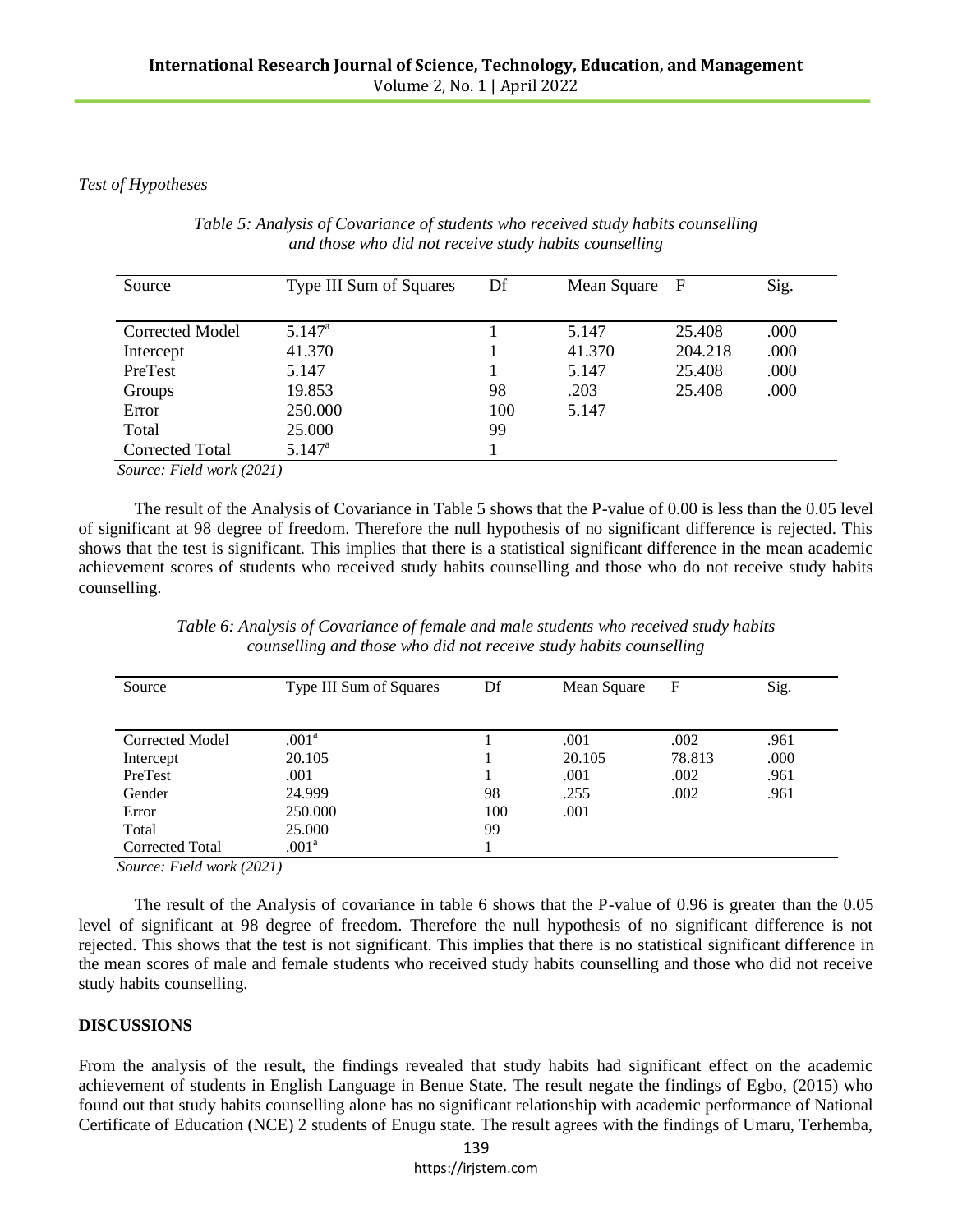Bitrus and Habu, (2013) whose result revealed that, study habits counselling techniques has a significant effect on academic performance of students. The result also agrees with the findings of Mohta, (2018) who revealed counselling as an effective intervention in developing study habits of students.

The result is in consonance with the findings of Adefokun and Mbashir, (2017) who found that there is significant correlation among the variables of time management, note taking and academic achievement. The findings also agrees with the result of Sakirudeen and Sanni, (2015) who found out that there is a significance relationship between note taking, students' use of library, time allocation for study and students' academic performance in Mathematics in senior secondary school two (SS2) in Uyo, Local Education Council. The result of the findings negate the result of Musa and Garba, (2019) who revealed that study habits was negatively related to students performance in selected secondary schools in Makurdi metropolis and the relationship is not statistically significant. The result also agrees with the findings of Osa-Edoh and Alutu, (2012) who revealed that there is a high correlation or relationship between student's habits and student's academic performance. The result also negates the findings of Lalhruaitluangi and Lallianzuali, (2020) who revealed that there is no significant relationship between study habits and academic achievement of high school students in Lunglei District.

Also the result is in consonance with the result of Odiri, (2015) who found out that there is significant relationship between students' study habits and Mathematics achievement in Delta central senatorial district of Delta state, Nigeria while the result also negates the findings of Singh and Kaur, (2020) who revealed a negative correlation between study habits and academic performance in the city of Ludhiana. The result also negate the findings of Bentill, Esia -Donkoh and Ghanney, (2018) who revealed that study habits significantly accounted for 44% variance in student's academic performance. Note taking and time management made unique significant contribution to academic performance among public Junior High schools in Ekunfi District in the central region of Ghana. While the result of the findings in the research hypothesis two is in consonance with the result of Singh and Kaur, (2020) who found that there is no significant difference in the academic achievement between the male and female students. However, the result negates the findings of Mohammed and Mohammed, (2018) who found that differences in academic achievement with respect to gender were found to be significant.

## **CONCLUSION**

Based on the findings of this study, it is concluded that Study Habits Counselling has effect on the academic achievement of students in English Language. Students within the study area have good study habits. The study also concludes that there is no significant difference between study habits of male and female secondary school students in academic achievement in English Language.

### **RECOMMENDATION**

Based on the findings of this study, the following recommendations were made. Group guidance should be organized in schools by professional counsellors in order to create awareness on effective study habits. A wellequipped functional school library should be mounted in all secondary schools. By so doing, students would be motivated to utilize the library resource which is a good study place. Parents and guardians should encourage their children to set up schedules for study, monitor the schedules and give their children enough time to study at home. The teachers should teach students how to take notes during personal and group studies as well as every lesson. By so doing, the students would develop good habits of note taking and this could lead to good academic achievement. Guidance/counsellors should include study habits counselling as part of new students orientation to facilitate effective study habits among students. Qualified English Language teachers should be employed in all secondary schools. If this is done, students would acquire enough knowledge, ideas and skills on how to tackle English Language problems and this would improve their academic achievement in this subject.

## **REFERENCES**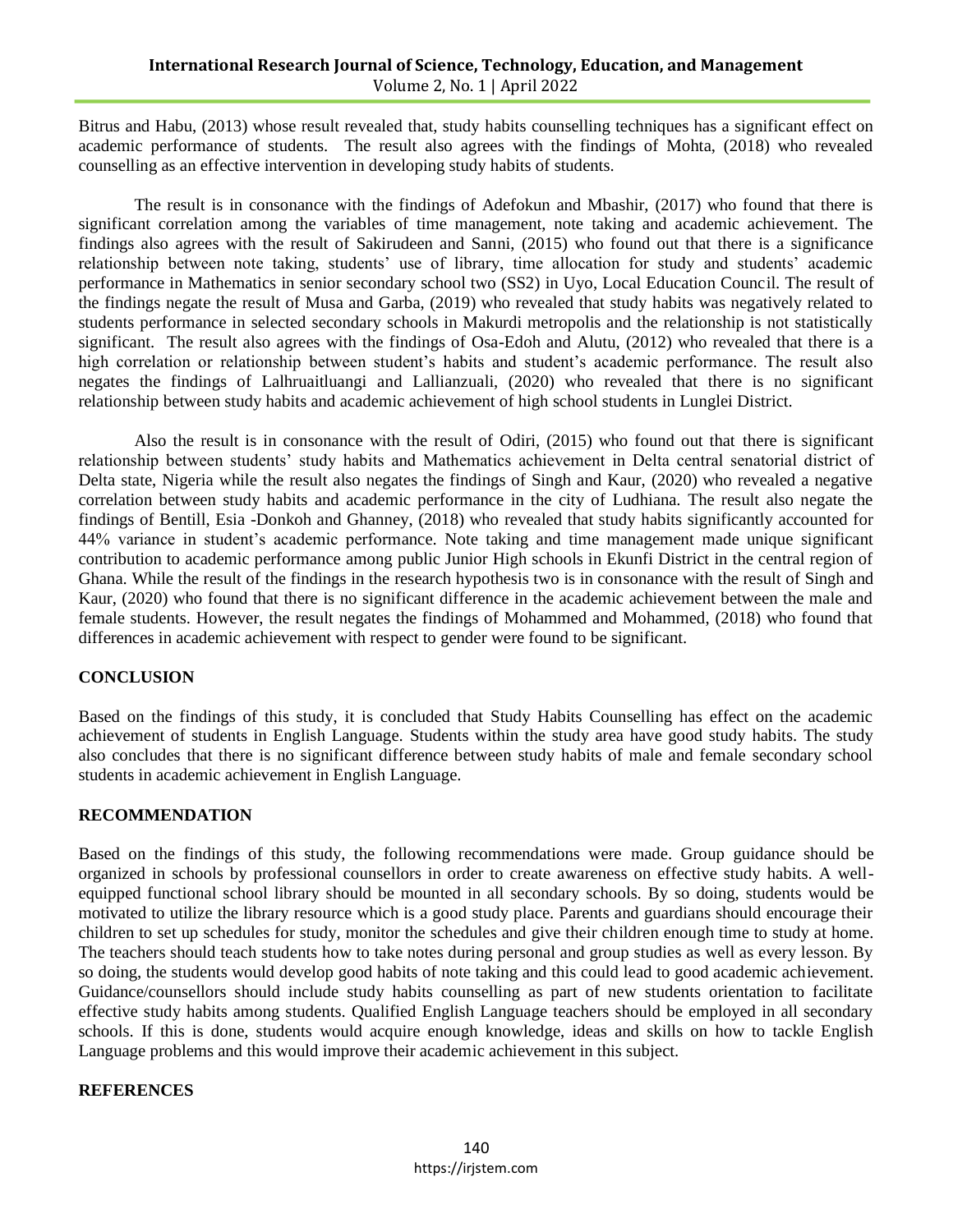- Adefokun, S.I.S. & Mbashir, L.A. (2017). Effectiveness of Counselling for Study Skills and Utilization of Academic Library Resources for Academic Success among Students of Federal University, Lokoja. *American Science Research Journal for Engineering Technology and sciences (ASRJETS,)* 34(1), pp62-72
- Ajai, J.T. & Imoko B.I. (2015) Gender differences in Mathematics Achievement and Retention Scores: A Case of problem-Based Learning Method. *International Journal of Research in Education and Science,* 1(1), pp 45- 50
- Ayodele, C.S. & Adebiyi, D.R. (2013). Study Habits as influence of Academic performance of University Undergraduate in Nigeria, *Research Journal in Organizational psychology and Educational studies,* (2)3, pp72- 73
- Ayodele, O.D. (2017). Class Attendance and Academic Performance of Second Year University Students in an Organic Chemistry Course, *African Journal of Chemical Education, AJCE,* 7 (1), pp64-73
- Bayan, E.A. (2014). The Influence of Note Taking Strategy on Improving Students Academic Achievement from English and TEFL majors' perspective. An-Najah National University. Thesis submitted in partial fulfilment of the Degree of Masters Method of Teaching English Language. Faculty of Graduate Studies,
- Bentill, J, Esia –Donkoh, K & Ghanney, R.A. (2018). Study habits of students: keys to good Academic performance among public Junior High schools in the Ekunfi District of Ghana. *International Journal of Quantitative and qualitative Research Methods,* 6(3), pp 10-23
- Cheung, J.C.K. (2009). Class Attendance and Performance which comes first.*20th Australasian Association for Engineering Education Conference, University of Adelaide, 6-9 th December 2009*
- Dela Fuente, J.A. (2021). Facebook Messenger as an educational platform to scaffold deaf students' conceptual understanding in environmental science subject: A single group quasi-experimental study. *International Journal of Education*, 14(1), 19-29. [https://doi:10.17509/ije.v14i1.31386.](https://doi:10.17509/ije.v14i1.31386)
- Ebele, F.U. & Olofu, P. A. (2017). Study habit and its impact on secondary school students' academic performance in biology in the Federal Capital Territory, Abuja. *Educational Research and Reviews,* 12(10), pp. 583-588
- Federal Republic of Nigeria (2004). National Policy on Education, Yaba, Lagos: NERDC press
- Lalhruaitluangi & Lallianzuali, F. (2020). Study habits and academic achievement of high school students in Lunglei District. *Journal of Emerging Technologies and Innovative research JETIR*, 7(6) pp253-258
- McLeod, S.A. (2018). Skinner-operant conditioning. Retrieved from www.simplepsycholog.org/operant conditioning.html,  $21<sup>st</sup>$  November, 2018
- MeenuDev, (2016). Factors Affecting the Academic Achievement: A Study of Elementary School Students of NCR Delhi, *India Journal of Education and Practice,* 7(4), pp 70-74
- Modo, F., Sanni K, Uwah, C. & Mogbo, I. (2013). Guidance and Counseling Services in Secondary School as Coping Strategy for Improved Academic Performance of Students in Akwa Ibom State, Nigeria. *Research on Humanities and Social Sciences,* 3(4) pp43-47 [www.iiste.org](http://www.iiste.org/)
- Mohammed, A.S. & Mohammed I.A. (2018). Influence of study habits on academic achievement of senior secondary school students in relation to Gender and Community *Research review international journal of multidisciplinary,* 3(2) pp24-28, [www.rrjournal.com](http://www.rrjournal.com/)
- Mohta, S. (2018). Effect of Counselling Study Habits: A Longitudinal study. *International Journal of Creative Thought (IJCRT),* 6(1), pp644-649
- Musa, D.C. & Garba, A. (2019). Attitude to Mathematics, Study Habit and Academic Performance of selected Secondary School Students in Makurdi Metropolis. *Journal of Advance Research in Mathematics,* 6 (7), pp24-42
- Musa, M. & Dauda, E.S. (2014). Trends Analysis of Students Mathematics Performance in West African Senior Secondary Certificate Examination from 2004 to 2013: Implication for Nigeria's Vision 20: 2020. *British Journal of Education,* 2(7) 50-64
- Musingafi, M.C.C. & Zebron, S. (2014). The Classroom Situation: Improving Study Habits of Secondary School Students in Zimbabwe. *Journal of Education and Literature*, 1 (4), pp 133-137
- Narahari, B.G. & Tewari, (2015). The Impact of Academic counseling on study habits of Adolescent students- in Indian Government schools. *International Journal of Education and Psychology Research (IJEPR),* 4 (1)